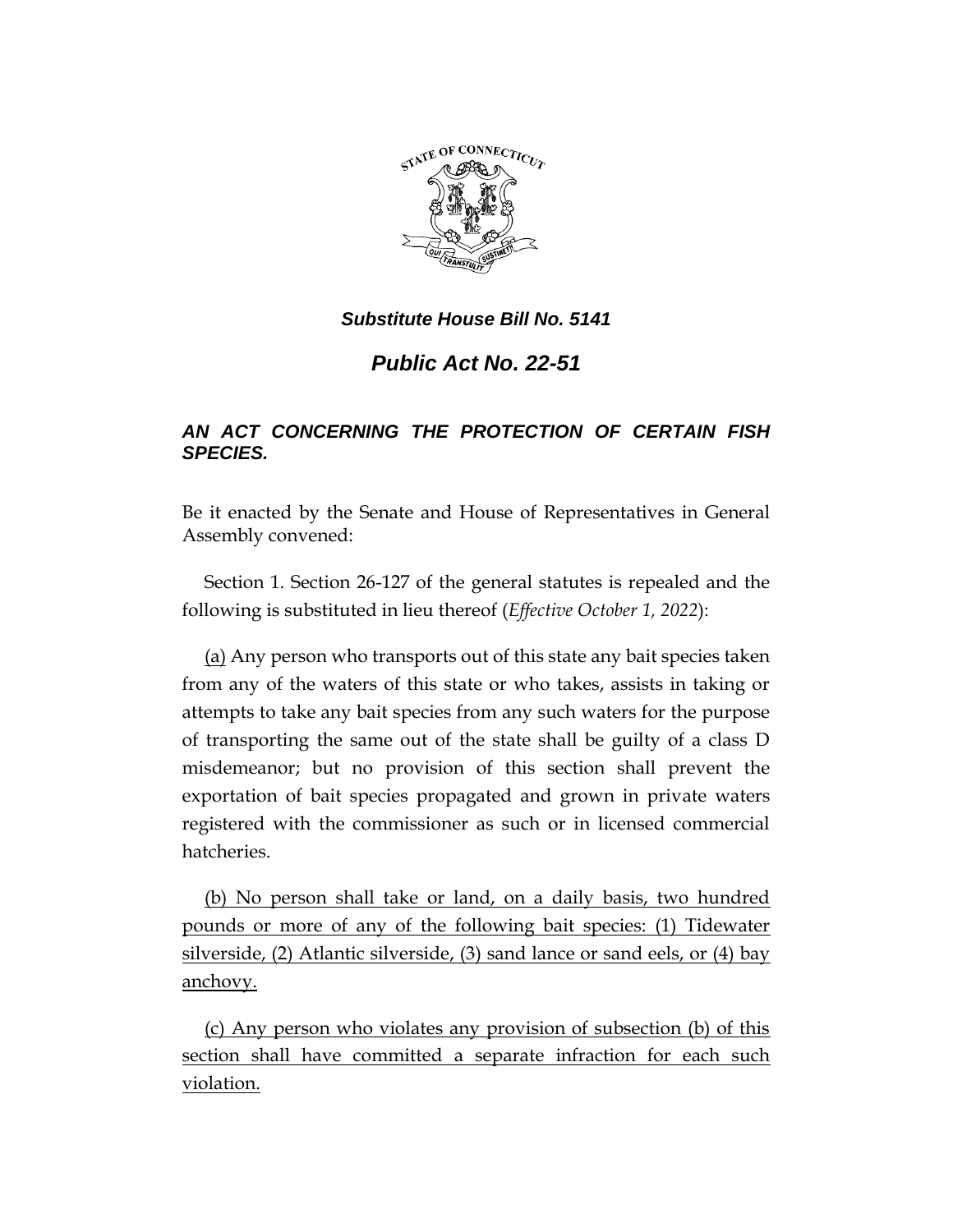Sec. 2. Subsection (b) of section 51-164n of the 2022 supplement to the general statutes is repealed and the following is substituted in lieu thereof (*Effective October 1, 2022*):

(b) Notwithstanding any provision of the general statutes, any person who is alleged to have committed (1) a violation under the provisions of section 1-9, 1-10, 1-11, 4b-13, 7-13, 7-14, 7-35, 7-41, 7-83, 7-283, 7-325, 7- 393, 8-12, 8-25, 8-27, 9-63, 9-322, 9-350, 10-193, 10-197, 10-198, 10-230, 10- 251, 10-254, 12-52, 12-170aa, 12-292, 12-314b or 12-326g, subdivision (4) of section 12-408, subdivision (3), (5) or (6) of section 12-411, section 12- 435c, 12-476a, 12-476b, 12-487, 13a-71, 13a-107, 13a-113, 13a-114, 13a-115, 13a-117b, 13a-123, 13a-124, 13a-139, 13a-140, 13a-143b, 13a-247, 13a-253 or 13a-263, subsection (f) of section 13b-42, section 13b-90, 13b-221, 13b-292, 13b-336, 13b-337, 13b-338, 13b-410a, 13b-410b or 13b-410c, subsection (a), (b) or (c) of section 13b-412, section 13b-414, subsection (d) of section 14-12, section 14-20a or 14-27a, subsection (f) of section 14- 34a, subsection (d) of section 14-35, section 14-43, 14-49, 14-50a or 14-58, subsection (b) of section 14-66, section 14-66a or 14-67a, subsection (g) of section 14-80, subsection (f) of section 14-80h, section 14-97a, 14-100b, 14-103a, 14-106a, 14-106c, 14-146, 14-152, 14-153 or 14-163b, a first violation as specified in subsection (f) of section 14-164i, section 14-219 as specified in subsection (e) of said section, subdivision (1) of section 14-223a, section 14-240, 14-250 or 14-253a, subsection (a) of section 14- 261a, section 14-262, 14-264, 14-267a, 14-269, 14-270, 14-275a, 14-278 or 14-279, subsection (e) or (h) of section 14-283, section 14-291, 14-293b, 14- 296aa, 14-300, 14-300d, 14-319, 14-320, 14-321, 14-325a, 14-326, 14-330 or 14-332a, subdivision (1), (2) or (3) of section 14-386a, section 15-25 or 15- 33, subdivision (1) of section 15-97, subsection (a) of section 15-115, section 16-44, 16-256e, 16a-15 or 16a-22, subsection (a) or (b) of section 16a-22h, section 17a-24, 17a-145, 17a-149, 17a-152, 17a-465, 17b-124, 17b-131, 17b-137, 19a-30, 19a-33, 19a-39 or 19a-87, subsection (b) of section 19a-87a, section 19a-91, 19a-105, 19a-107, 19a-113, 19a-215, 19a-219, 19a-222, 19a-224, 19a-286, 19a-287, 19a-297, 19a-301, 19a-309, 19a-335, 19a-

*Public Act No. 22-51 2 of 4*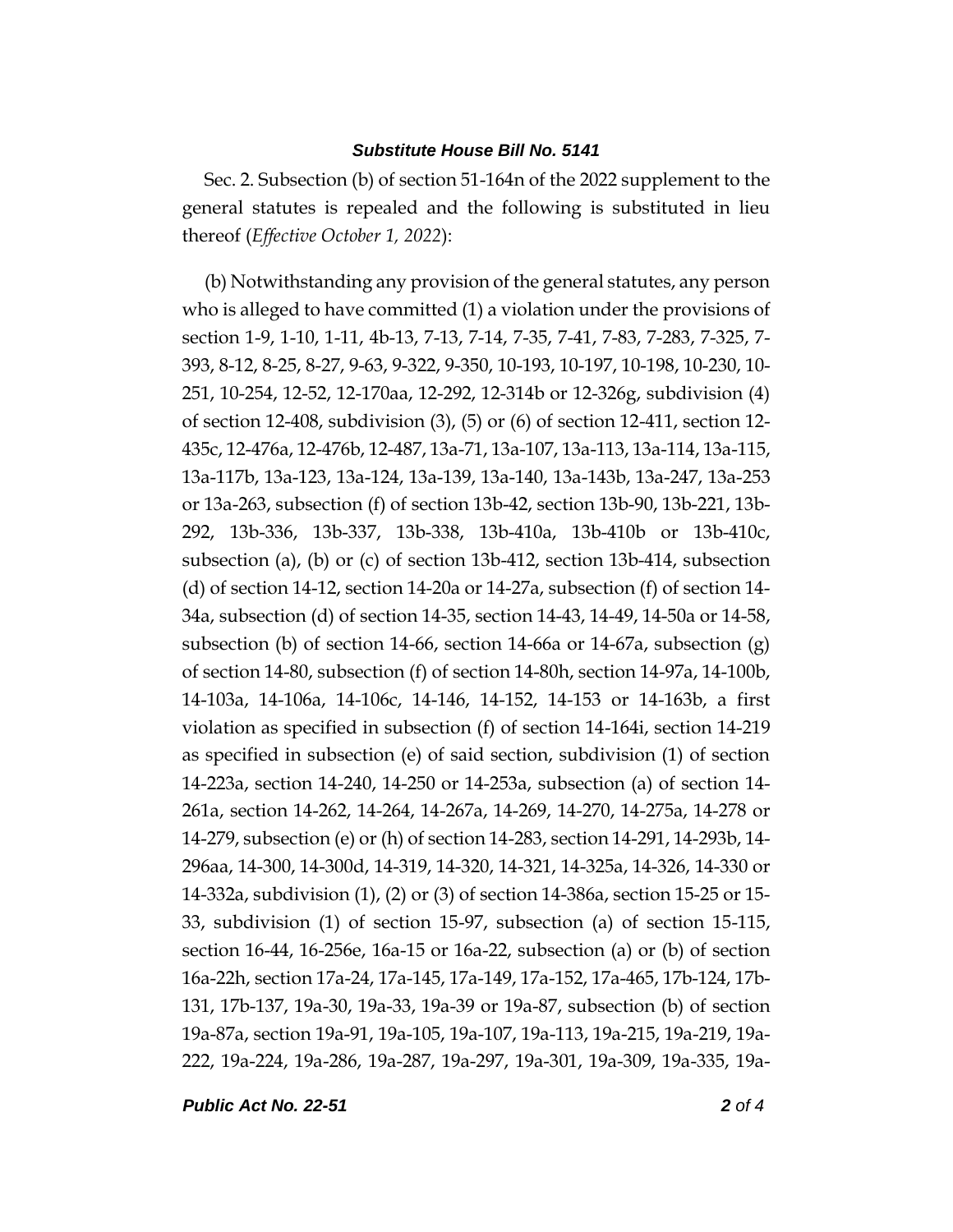336, 19a-338, 19a-339, 19a-340, 19a-425, 19a-502, 20-7a, 20-14, 20-158, 20- 231, 20-249, 20-257, 20-265, 20-324e, subsection (b) of section 20-334, section 20-341*l*, 20-366, 20-597, 20-608, 20-610, 21-1, 21-38, 21-39, 21-43, 21-47, 21-48, 21-63, subsection (d) of section 21-71 or section 21-76a, subsection (c) of section 21a-2, subdivision (1) of section 21a-19, section 21a-21, subdivision (1) of subsection (b) of section 21a-25, section 21a-26 or 21a-30, subsection (a) of section 21a-37, section 21a-46, 21a-61, 21a-63 or 21a-77, subsection (b) of section 21a-79, section 21a-85 or 21a-154, subdivision (1) of subsection (a) of section 21a-159, section 21a-278b, subsection (c), (d) or (e) of section 21a-279a, section 21a-421eee, 21a-421fff, 22-12b, 22-13, 22-14, 22-15, 22-16, 22-26g, 22-29, 22-30, 22-34, 22- 35, 22-36, 22-38, 22-39, 22-39f, 22-49, 22-54, 22-61j or 22-61*l*, subdivision (1) of subsection (n) of section 22-61*l*, subsection (f) of section 22-61m, subdivision (1) of subsection (f) of section 22-61m, subsection (d) of section 22-84, section 22-89, 22-90, 22-96, 22-98, 22-99, 22-100, 22-111o, 22-167, subsection (c) of section 22-277, section 22-278, 22-279, 22-280a, 22-318a, 22-320h, 22-324a, 22-326, subsection (b), subdivision (1) or (2) of subsection (e) or subsection (g) of section 22-344, subdivision (2) of subsection (b) of section 22-344b, subsection (d) of section 22-344c, subsection (d) of section 22-344d, section 22-344f, 22-350a, 22-354, 22- 359, 22-366, 22-391, 22-413, 22-414, 22-415, 22a-66a or 22a-246, subsection (a) of section 22a-250, subsection (e) of section 22a-256h, section 22a-363 or 22a-381d, subsections (c) and (d) of section 22a-381e, section 22a-449, 22a-461, 23-4b, 23-38, 23-46 or 23-61b, subsection (a) or subdivision (1) of subsection (c) of section 23-65, section 25-37 or 25-40, subsection (a) of section 25-43, section 25-43d, 25-135, 26-18, 26-19, 26-21, 26-31, 26-40, 26- 40a, 26-42, 26-49, 26-54, 26-55, 26-56, 26-58 or 26-59, subdivision (1) of subsection (d) of section 26-61, section 26-64, subdivision (1) of section 26-76, section 26-79, 26-87, 26-89, 26-91, 26-94, 26-97, 26-98, 26-104, 26- 105, 26-107, 26-117, subsection (b) of section 26-127, as amended by this act, section 26-128, 26-131, 26-132, 26-138 or 26-141, subdivision (1) of section 26-186, section 26-207, 26-215, 26-217 or 26-224a, subdivision (1) of section 26-226, section 26-227, 26-230, 26-232, 26-244, 26-257a, 26-260,

*Public Act No. 22-51 3 of 4*